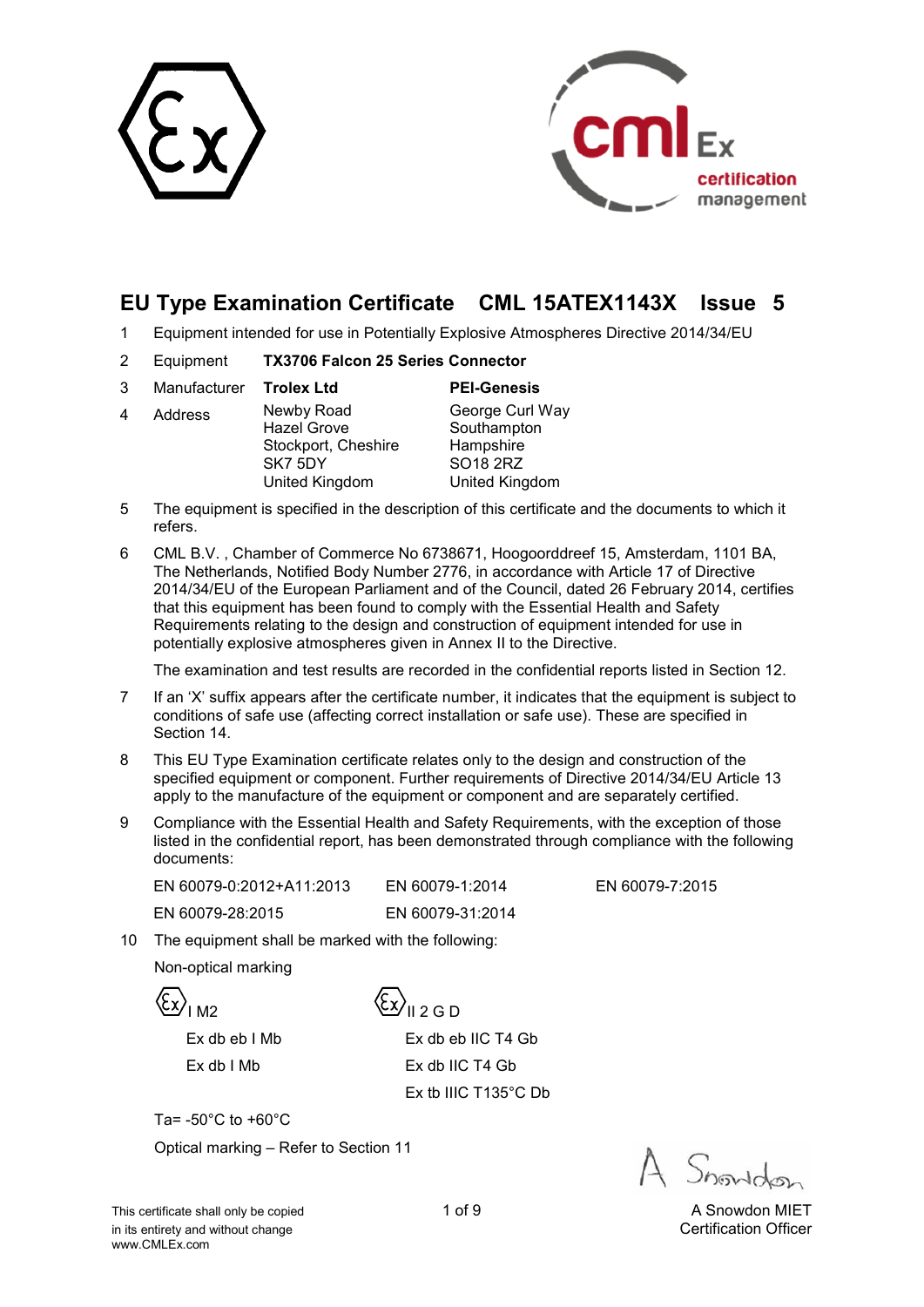



#### **11 Description**

The TX3706 Falcon 25 Series connectors are a range of plug and socket arrangements that consist of the following options:

TX3706.1 – Falcon 25 Line Plug TX3706.2 – Falcon 25 Line Receptacle TX3706.3 – Falcon 25 Fixed Receptacle TX3706.4 – Falcon 25 Flash TX3706.6 – Falcon 25 Fibre Line Plug TX3706.7 – Falcon 25 Fibre Line Receptacle TX3706.8 – Falcon 25 Fibre Fixed Receptacle TX3706.(41, 42, 43, 44) – Ex d Metallic Cap TX3706.9 – Falcon 25 Hybrid Line Plug TX3706.10 – Falcon 25 Hybrid Line Receptacle TX3706.11 – Falcon 25 Hybrid Fixed Receptacle

Internally the TX3706 Falcon 25 Series Connectors can contain pin and socket inserts (4 to 10 way), USB flash drive connections, and fibre optic connections. They can also be fitted with nylon insulators. The connectors also allow the connection of cables via separately certified cable glands. In the case of the fixed receptacles, a potted cable entry is incorporated.

The enclosures contain ingress protection seals at the base of the Line Plugs, around the bayonet and bayonet track (full engagement – rated IP66) which is an extension of the housing which contains an inner insulator tube with further connection to an internal earth connection. The end caps have threaded cable entries (where used) and incorporate an internal earth connection. Two cable entry sizes are available; M20 x 1.5 and M25 x 1.5 and the end cap is secured in place by two screws.

All securing screws are M4 x 16 long socket cap head screws, stainless steel Grade A2-70 with hex socket cap heads in accordance with ISO4762.

The connectors further utilise an interlocking mechanism to create a flameproof enclosure during disconnection of the pins and sockets. During disconnection, connectors also incorporate the use of rubber cover end caps on the sockets and plugs to help protect the enclosures from ingress of dust and moisture to provide an IP65 rating.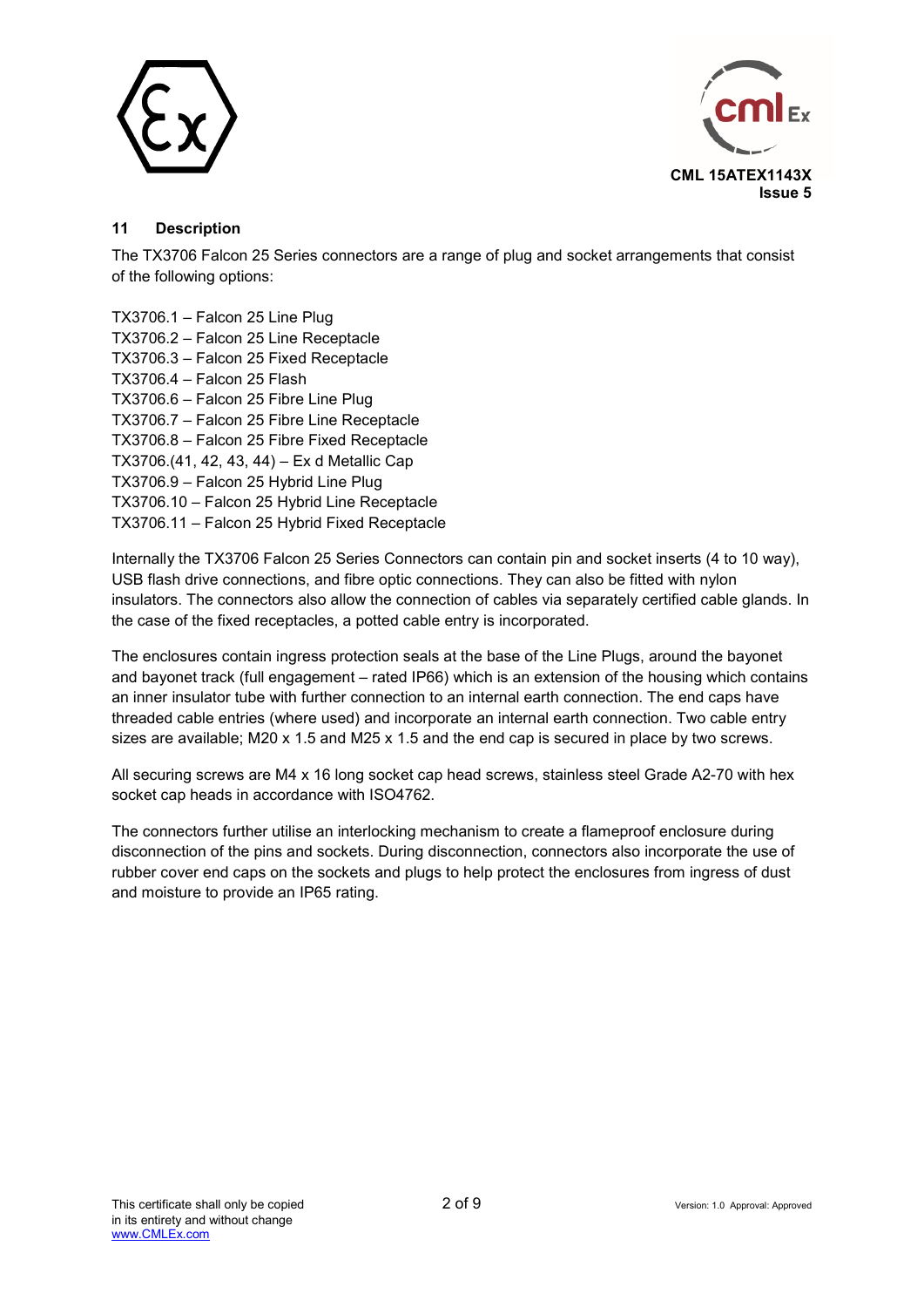



When the TX3706 Falcon 25 Fibre connectors are used, the following limits apply:

#### **Underground Mines**

### **Free Plug and Free Receptacle**

| <b>Product Code:</b> | <b>Ex Certification</b><br>Code: | <b>Optical radiated</b><br>power limit: |
|----------------------|----------------------------------|-----------------------------------------|
|                      | 1 M1                             |                                         |
|                      | Ex op is I Ma                    | $\leq$ 150 mW                           |
|                      | $-50$ °C $\leq$ Ta $\leq$ +60 °C |                                         |
| TX3706.6.19          | 1 M <sub>2</sub>                 |                                         |
| TX3706.7.19          | Ex db op is I Mb                 | $\leq 150$ mW                           |
|                      | $-50$ °C $\leq$ Ta $\leq$ +60 °C |                                         |
|                      | 1 M <sub>2</sub>                 |                                         |
|                      | Ex db op pr I Mb                 | $\leq 4 W$                              |
|                      | $-50$ °C $\leq$ Ta $\leq$ +60 °C |                                         |

| <b>Product Code:</b> | <b>Ex Certification</b><br>Code:                                         | <b>Optical radiated</b><br>power limit: | <b>Electrical</b><br><b>Contacts Rating:</b>     |
|----------------------|--------------------------------------------------------------------------|-----------------------------------------|--------------------------------------------------|
| TX3706.9.19          | 1 M <sub>2</sub><br>Ex db op is I Mb<br>$-50$ °C $\leq$ Ta $\leq$ +60 °C | $\leq$ 150 mW                           | Contact rating: 12.5<br>A, 250 VAC / 100<br>VDC. |
| TX3706.10.19         | I M2<br>Ex db op pr l Mb<br>-50 °C $\leq$ Ta $\leq$ +60 °C               | $\leq 4 W$                              | Max. total current<br>(all contacts): 50 A       |

**Fixed Receptacle** (low risk of mechanical danger only)

| <b>Product Code:</b> | <b>Ex Certification</b><br>Code: | <b>Optical radiated</b><br>power limit: |
|----------------------|----------------------------------|-----------------------------------------|
|                      | I M1                             |                                         |
|                      | Ex op is I Ma                    | $\leq$ 150 mW                           |
|                      | -50 °C ≤ Ta ≤ +60 °C             |                                         |
|                      | I M2                             |                                         |
|                      | Ex db op is I Mb                 | ≤ 150 mW                                |
|                      | $-50$ °C $\leq$ Ta $\leq$ +60 °C |                                         |
|                      | I M2                             |                                         |
| TX3706.8.19          | Ex eb op is I Mb                 | $\leq$ 150 mW                           |
|                      | $-50$ °C $\leq$ Ta $\leq$ +60 °C |                                         |
|                      | 1 M <sub>2</sub>                 |                                         |
|                      | Ex db op pr I Mb                 | $\leq 4 W$                              |
|                      | $-50$ °C $\leq$ Ta $\leq$ +60 °C |                                         |
|                      | I M2                             |                                         |
|                      | Ex db eb op pr I Mb              | ≤4 W                                    |
|                      | $-50$ °C $\le$ Ta $\le$ +60 °C   |                                         |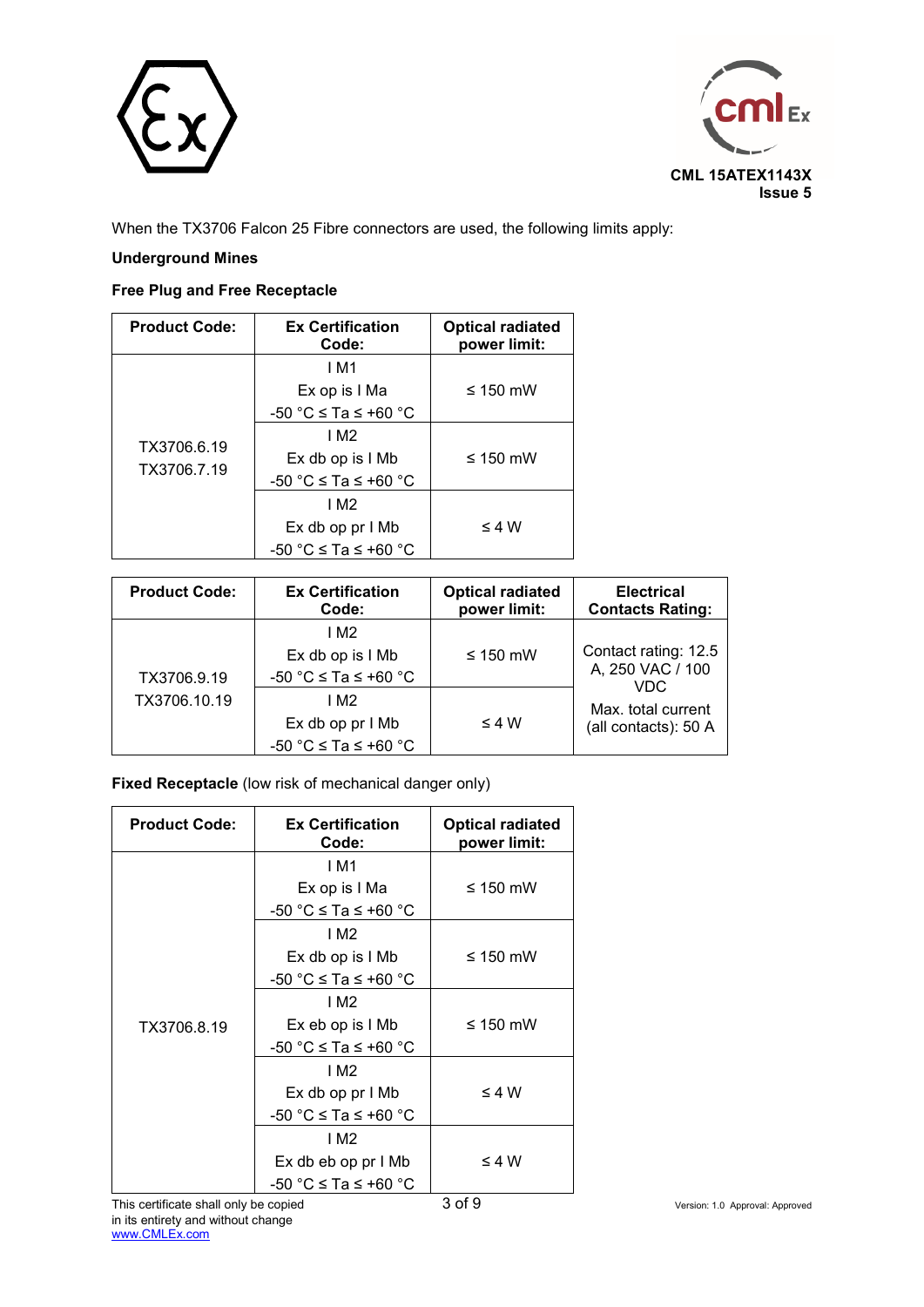



| <b>Product Code:</b> | <b>Ex Certification</b><br>Code:                                         | <b>Optical radiated</b><br>power limit: | <b>Electrical</b><br><b>Contacts Rating:</b>                             |
|----------------------|--------------------------------------------------------------------------|-----------------------------------------|--------------------------------------------------------------------------|
|                      | 1 M <sub>2</sub><br>Ex db op is I Mb<br>$-50$ °C $\leq$ Ta $\leq$ +60 °C | $\leq$ 150 mW                           | Contact rating:                                                          |
| TX3706.11.19         | I M2<br>Ex db op pr I Mb<br>-50 °C ≤ Ta ≤ +60 °C                         | $\leq 4 W$                              | 12.5 A, 250 VAC /<br>100 VDC<br>Max. total current<br>(all contacts): 50 |
|                      | I M2<br>Ex db eb op pr I Mb<br>-50 °C ≤ Ta ≤ +60 °C                      | $\leq 4 W$                              | А                                                                        |

**Surface industry with explosive gas and dust atmospheres** 

### **Free Plug and Free Receptacle**

| <b>Product Code:</b> | <b>Ex Certification</b><br>Code:                                               | <b>Optical radiated</b><br>power limit: |
|----------------------|--------------------------------------------------------------------------------|-----------------------------------------|
|                      | II 1GD<br>Ex op is IIC T6 Ga<br>-50 °C ≤ Ta ≤ +60 °C                           | $\leq 15$ mW                            |
|                      | II 1GD<br>Ex op is IIC T4 Ga<br>-50 °C $\leq$ Ta $\leq$ +60 °C                 | $\leq$ 35 mW                            |
|                      | II 1GD<br>Ex op is IIB T6 Ga<br>-50 °C $\leq$ Ta $\leq$ +60 °C                 | $\leq$ 35 mW                            |
| TX3706.6.20          | II 1GD<br>Ex op is IIA T3 Ga<br>$-50$ °C $\leq$ Ta $\leq$ +60 °C               | ≤ 150 mW                                |
| TX3706.7.20          | $II$ 1GD<br>Ex op is IIIC T135°C<br>Da<br>-50 °C $\leq$ Ta $\leq$ +60 °C       | $\leq$ 35 mW                            |
|                      | II 2GD<br>Ex db op is IIC T6 Gb<br>$-50$ °C $\leq$ Ta $\leq$ +60 °C            | $\leq 15$ mW                            |
|                      | II <sub>2GD</sub><br>Ex db op is IIC T4 Gb<br>-50 °C $\leq$ Ta $\leq$ +60 °C   | $\leq$ 35 mW                            |
|                      | II <sub>2GD</sub><br>Ex db op is IIB T6 Gb<br>$-50$ °C $\leq$ Ta $\leq$ +60 °C | ≤ 35 mW                                 |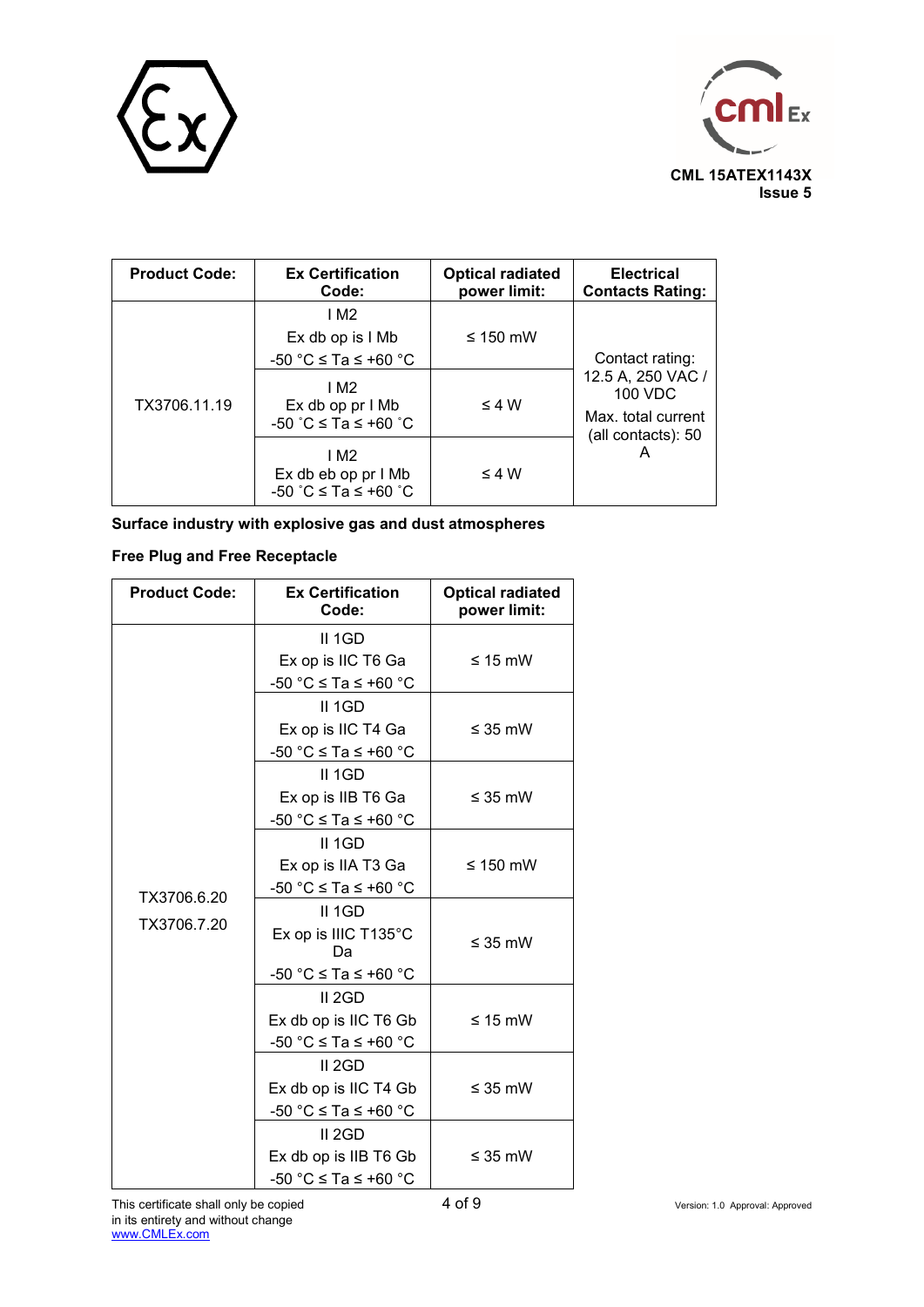



| II 2GD                                  |               |
|-----------------------------------------|---------------|
| Ex db op is IIA T3 Gb                   | $\leq 150$ mW |
| $-50$ °C $\leq$ Ta $\leq$ +60 °C        |               |
| II 2GD                                  |               |
| Ex db op pr IIC T4 Gb                   | $\leq 4 W$    |
| $-50$ °C $\leq$ Ta $\leq$ +60 °C        |               |
| II 2GD                                  |               |
| Ex tb op is IIIC T135°C<br>Db           | $\leq$ 35 mW  |
| $-50$ °C $\leq$ Ta $\leq$ +60 °C        |               |
| II 2GD                                  |               |
| Ex tb op pr IIIC<br>$T135^{\circ}$ C Db | $\leq 4 W$    |
| $-50$ °C $\leq$ Ta $\leq$ +60 °C        |               |

| <b>Product Code:</b>        | <b>Ex Certification</b>                                 | <b>Optical radiated</b> | <b>Electrical</b>                                                                           |
|-----------------------------|---------------------------------------------------------|-------------------------|---------------------------------------------------------------------------------------------|
|                             | Code:                                                   | power limit:            | <b>Contacts Rating:</b>                                                                     |
| TX3706.9.20<br>TX3706.10.20 | II 2GD<br>Ex db op is IIC T4 Gb<br>-50 °C ≤ Ta ≤ +60 °C | $\leq$ 35 mW            | Contact rating:<br>12.5 A, 250 VAC /<br>100 VDC<br>Max. total current<br>(all contacts): 50 |

## **Fixed Receptacle**

| <b>Product Code:</b> | <b>Ex Certification</b><br>Code: | <b>Optical radiated</b><br>power limit: |
|----------------------|----------------------------------|-----------------------------------------|
|                      | II 1GD                           |                                         |
|                      | Ex op is IIC T6 Ga               | $\leq 15$ mW                            |
|                      | $-50$ °C $\leq$ Ta $\leq$ +60 °C |                                         |
|                      | $II$ 1GD                         |                                         |
|                      | Ex op is IIC T4 Ga               | $\leq$ 35 mW                            |
|                      | -50 °C ≤ Ta ≤ +60 °C             |                                         |
|                      | II 1GD                           |                                         |
| TX3706.8.20          | Ex op is IIB T6 Ga               | $\leq$ 35 mW                            |
|                      | -50 °C ≤ Ta ≤ +60 °C             |                                         |
|                      | $II$ 1GD                         |                                         |
|                      | Ex op is IIA T3 Ga               | $\leq$ 150 mW                           |
|                      | -50 °C $\leq$ Ta $\leq$ +60 °C   |                                         |
|                      | $II$ 1GD                         |                                         |
|                      | Ex op is IIIC T135°C<br>Dа       | $\leq$ 35 mW                            |
|                      | -50 °C ≤ Ta ≤ +60 °C             |                                         |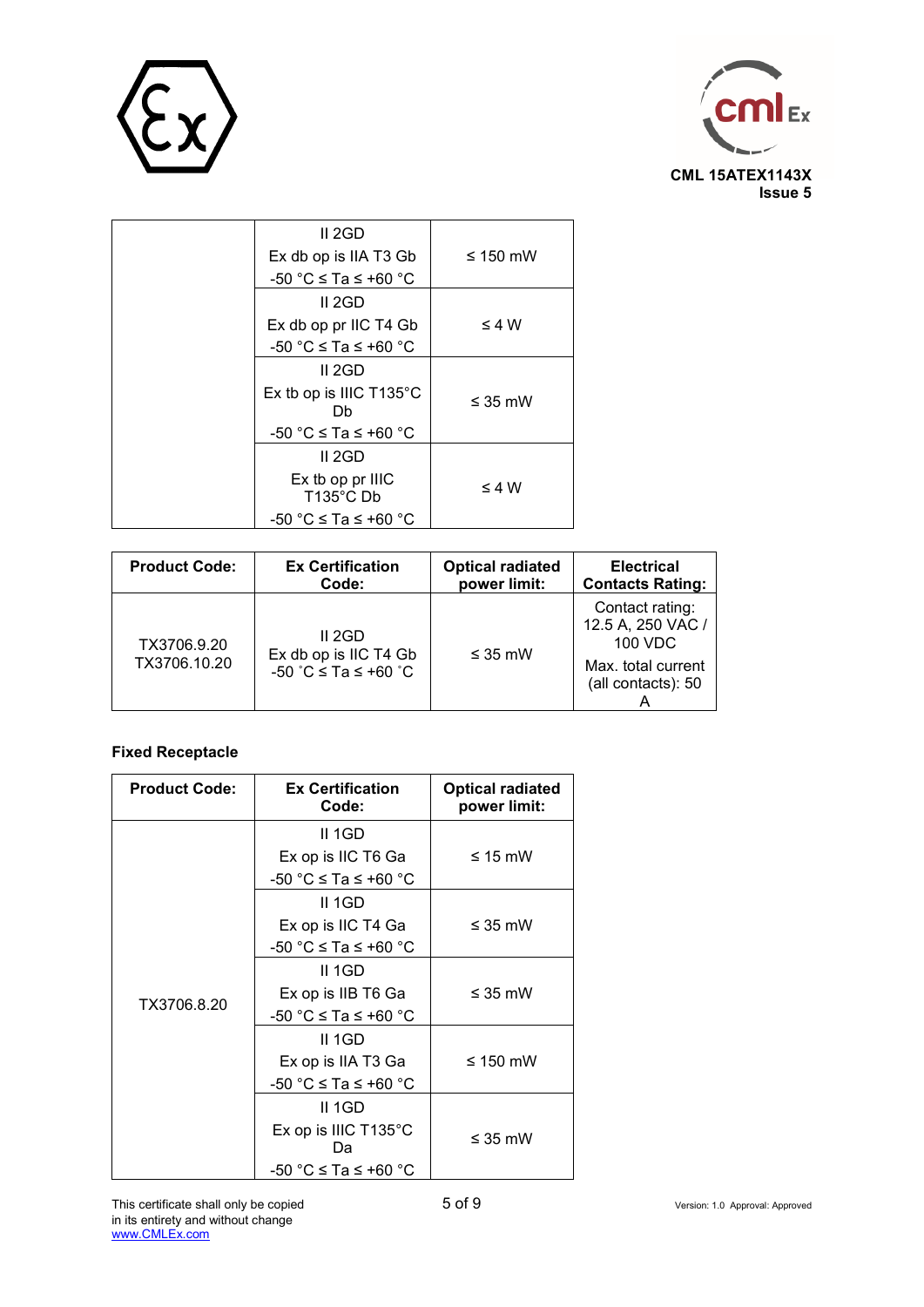



| <b>Product Code:</b> | <b>Ex Certification</b><br>Code: | <b>Optical radiated</b><br>power limit: |
|----------------------|----------------------------------|-----------------------------------------|
|                      | II <sub>2GD</sub>                |                                         |
|                      | Ex db op is IIC T6 Gb            | $\leq 15$ mW                            |
|                      | -50 °C $\leq$ Ta $\leq$ +60 °C   |                                         |
|                      | II <sub>2</sub> GD               |                                         |
|                      | Ex eb op is IIC T6 Gb            | $\leq 15$ mW                            |
|                      | -50 °C $\leq$ Ta $\leq$ +60 °C   |                                         |
|                      | II <sub>2GD</sub>                |                                         |
|                      | Ex db op is IIC T4 Gb            | $\leq$ 35 mW                            |
|                      | -50 °C $\leq$ Ta $\leq$ +60 °C   |                                         |
|                      | II <sub>2GD</sub>                |                                         |
|                      | Ex eb op is IIC T4 Gb            | $\leq$ 35 mW                            |
|                      | -50 °C $\leq$ Ta $\leq$ +60 °C   |                                         |
|                      | II <sub>2</sub> GD               |                                         |
|                      | Ex db op is IIB T6 Gb            | $\leq$ 35 mW                            |
|                      | -50 °C $\leq$ Ta $\leq$ +60 °C   |                                         |
|                      | II <sub>2</sub> GD               |                                         |
|                      | Ex eb op is IIB T6 Gb            | $\leq$ 35 mW                            |
|                      | -50 °C $\leq$ Ta $\leq$ +60 °C   |                                         |
|                      | II <sub>2GD</sub>                |                                         |
|                      | Ex db op is IIA T3 Gb            | ≤ 150 mW                                |
|                      | -50 °C $\leq$ Ta $\leq$ +60 °C   |                                         |
|                      | II <sub>2</sub> GD               |                                         |
|                      | Ex eb op is IIA T3 Gb            | ≤ 150 mW                                |
|                      | -50 °C $\leq$ Ta $\leq$ +60 °C   |                                         |
|                      | II <sub>2</sub> GD               |                                         |
|                      | Ex db op pr IIC T4 Gb            | $\leq 4 W$                              |
|                      | -50 °C $\leq$ Ta $\leq$ +60 °C   |                                         |
|                      | II <sub>2GD</sub>                |                                         |
|                      | Ex db eb op pr IIC T4<br>Gb      | $\leq 4 W$                              |
|                      | -50 °C $\leq$ Ta $\leq$ +60 °C   |                                         |
|                      | II 2GD                           |                                         |
|                      | Ex tb op is IIIC T135°C<br>Db    | $\leq 35$ mW                            |
|                      | -50 °C $\leq$ Ta $\leq$ +60 °C   |                                         |
|                      | II <sub>2GD</sub>                |                                         |
|                      | Ex tb op pr IIIC<br>T135°C Db    | $\leq 4 W$                              |
|                      | -50 °C ≤ Ta ≤ +60 °C             |                                         |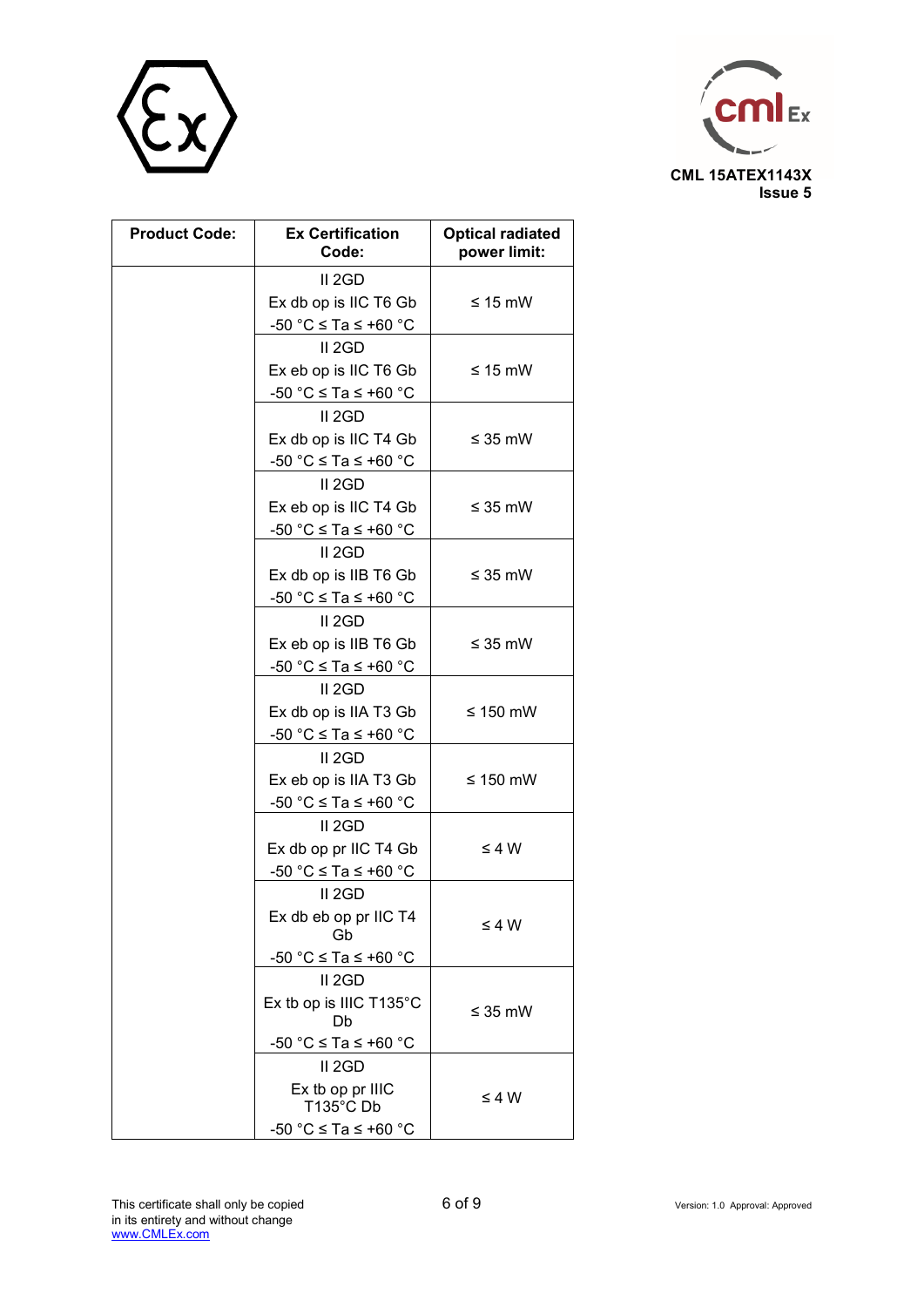



| <b>Product Code:</b> | <b>Ex Certification</b><br>Code:                                          | <b>Optical radiated</b><br>power limit: | <b>Electrical</b><br><b>Contacts Rating:</b>                                                  |
|----------------------|---------------------------------------------------------------------------|-----------------------------------------|-----------------------------------------------------------------------------------------------|
|                      | II 2GD<br>Ex db op is IIC T4 Gb<br>-50 °C ≤ Ta ≤ +60 °C                   | $\leq$ 35 mW                            | Contact rating: 12.5<br>A, 250 VAC / 100<br>VDC<br>Max. total current<br>(all contacts): 50 A |
|                      | II 2GD<br>Ex db op pr IIC T4 Gb<br>-50 °C ≤ Ta ≤ +60 °C                   | $\leq 4 W$                              |                                                                                               |
| TX3706.11.20         | II 2GD<br>Ex db eb op pr IIC T4<br>Gb<br>-50 °C ≤ Ta ≤ +60 °C             | $\leq 4 W$                              |                                                                                               |
|                      | II 2GD<br>Ex tb op is IIIC T135°C<br>Db<br>-50 °C ≤ Ta ≤ +60 °C           | $\leq$ 35 mW                            |                                                                                               |
|                      | II 2GD<br>Ex tb op pr IIIC<br>$T135^{\circ}$ C Db<br>-50 °C ≤ Ta ≤ +60 °C | $\leq 4 W$                              |                                                                                               |

### **Variation 1**

This variation introduces the following modifications:

i. To allow the use of Ex d cap covers when the connector is separated.

### **Variation 2**

This variation introduces the following modifications:

- i. Addition of the potted fixed receptacle (TX3706.3) to the certification.
- ii. Addition of the flash drive connector  $(TX3706.4)$  to the certification.
- iii. The approval standards, description and the Conditions of Certification/Safe Use have been modified as a result of the above modifications.
- iv. To update the certificate reference to the 2014/34/EU Directive.
- v. To include an additional manufacturer and manufacturing location

#### **Variation 3**

This variation introduces the following modifications:

- i. To permit the change of the overall series name from TX3706 Falcon Series to TX3706 Falcon 25 Series Connector.
- ii. To permit the introduction of the TX3706 Falcon 25 Fibre, the product marking and description is amended accordingly.
- iii. To permit the inclusion of optional chamfered locking.
- To permit the inclusion of additional material options for the IP dependant O-rings.
- v. To amend an existing condition of certification.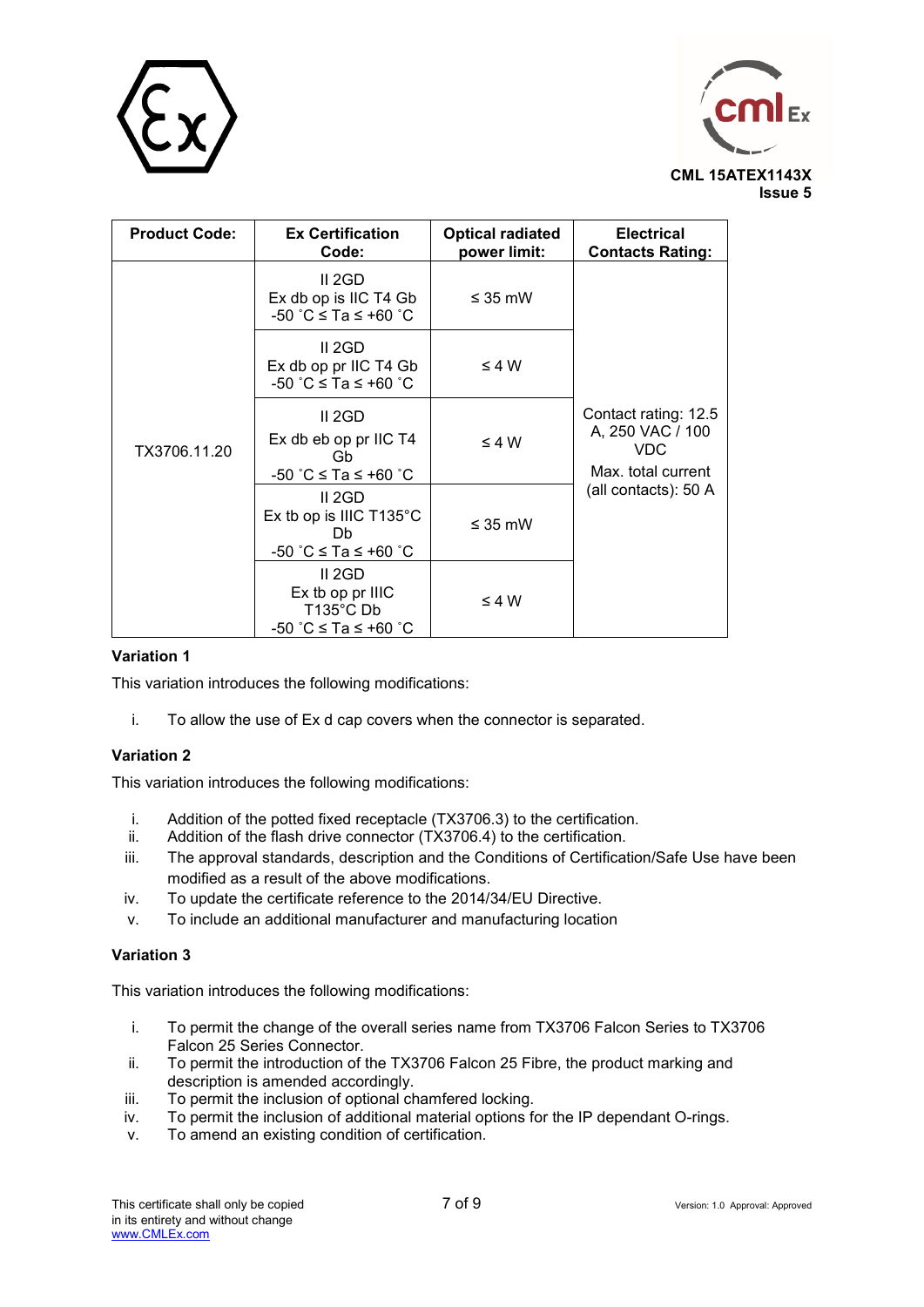



- vi. To recognise the expansion of the range included in the certification, as a result of the above modifications, to the following:
	- $\bullet$  TX3706.1 Falcon 25 Line Plug
	- TX3706.2 Falcon 25 Line Receptacle
	- TX3706.3 Falcon 25 Fixed Receptacle
	- $\bullet$  TX3706.4 Falcon 25 Flash
	- TX3706.6 Falcon 25 Fibre Line Plug
	- TX3706.7 Falcon 25 Fibre Line Receptacle
	- TX3706.8 Falcon 25 Fibre Fixed Receptacle
	- TX3706.(41, 42, 43, 44) Ex d Metallic Cap

#### **Variation 4**

This variation introduces the following modifications:

- i. To amend existing Conditions of Manufacture and Special Conditions for Safe Use.
- ii. To increase the maximum flamepath gap to 0.1 mm. A Special Condition for Safe Use relating to the flamepath dimensions has been removed as it is no longer required.
- iii. To change the pin configuration from '4 or 10' pins to '4 to 10' pins

#### **Variation 5**

This variation introduces the following modifications:

- i. The inclusion of the Falcon 25 hybrid range with new part numbers and a new description. The new part numbers are:
	- TX3706.9 Falcon 25 Hybrid Line Plug
	- TX3706.10 Falcon 25 Hybrid Line Receptacle
	- TX3706.11 Falcon 25 Hybrid Fixed Receptacle
- ii. Re-addition of an alternate manufacturing location.
- iii. Transfer of ATEX Certificate to a CML BV ATEX Certificate.
- iv. Amendment of the existing Special Conditions for Safe Use/Specific Conditions of Use and addition of a new one.

### **12 Certificate history and evaluation reports**

| <b>Issue</b> | <b>Date</b> | <b>Associated report</b> | <b>Notes</b>                |
|--------------|-------------|--------------------------|-----------------------------|
| 0            | 11 Dec 2015 | R559A/00                 | Issue of prime certificate  |
|              | 15 Feb 2016 | R1003A/00                | Introduction of Variation 1 |
| 2            | 04 Aug 2016 | R1006A/00                | Introduction of Variation 2 |
| 3            | 22 Jun 2017 | R1777A/00                | Introduction of Variation 3 |
| 4            | 06 Feb 2018 | R11409A/00               | Introduction of Variation 4 |
| 5            | 06 Dec 2018 | R12032A/00               | Introduction of Variation 5 |

Note: Drawings that describe the equipment or component are listed in the Annex.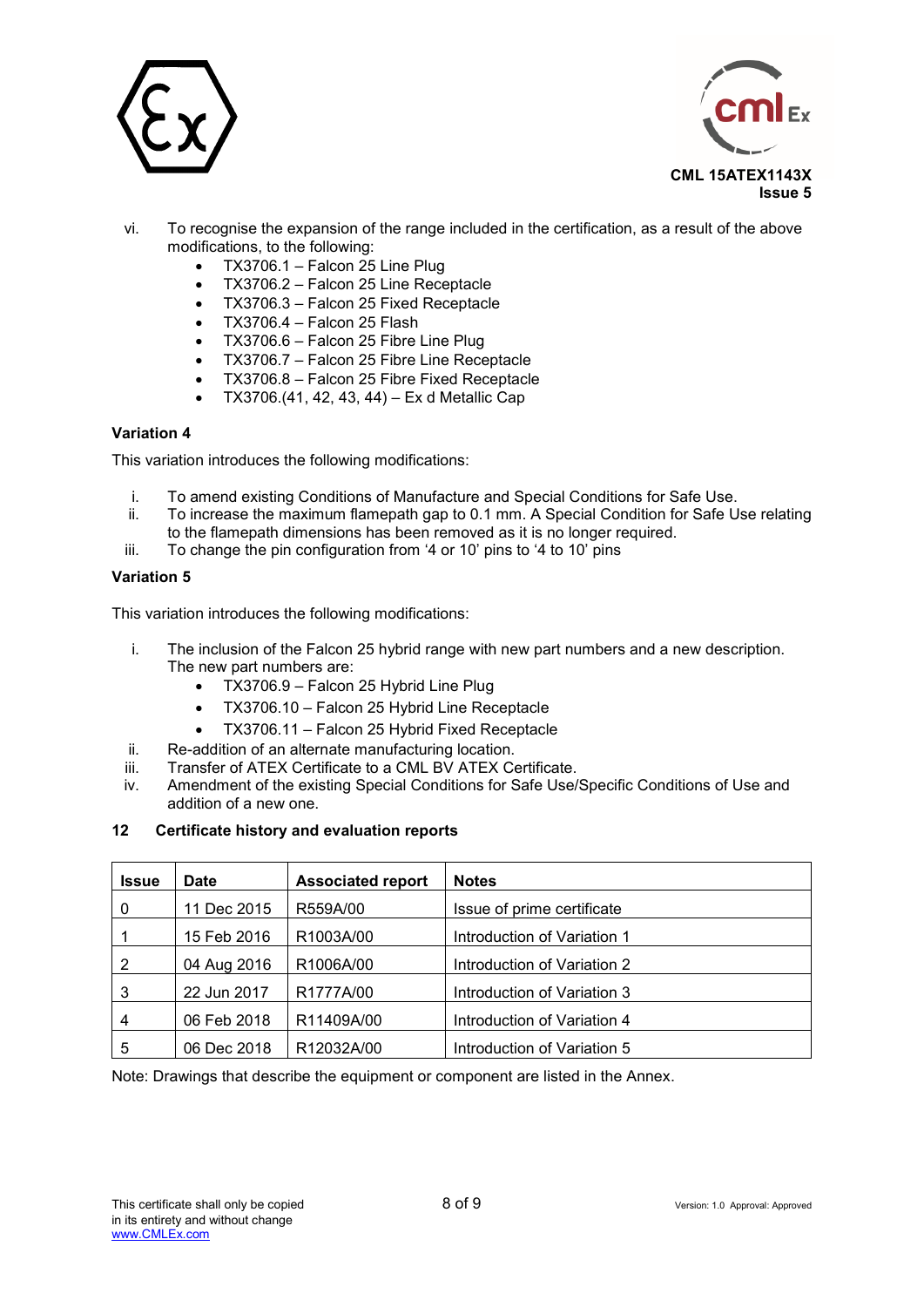



### **13 Conditions of Manufacture**

The following conditions are required of the manufacturing process for compliance with the certification.

- i. When aluminium is utilised as the material of manufacture of the enclosure, the equipment shall be marked for Group II and III applications only.
- ii. The fixed receptacle shall be subjected to a routine electric strength test in accordance with EN 60079-7:2015 clause 7.1 following installation of the cable and application of the potting compound.

### **14 Specific Conditions of Use (Special Conditions)**

The following conditions relate to safe installation and/or use of the equipment.

- i. For the full electrical versions, the total capacity of all pin options shall not exceed 100 A, with a maximum rating per pin of 25 A.
- ii. The cable entries and cable used with the TX3706 Falcon 25 Connectors may reach 60ºC above ambient temperatures, therefore, shall be selected accordingly for these temperatures.
- iii. The connector arrangement remains flameproof through the first stage of disconnection which fully disconnects the pins, however, this only applies to circuits with a power factor of between 0.6 and 1.0. For circuits outside this range, unless for resistive loads only, additional time delays shall be considered before fully disconnecting the connector even when de-energised.
- iv. The stainless steel fixed receptacle, when used in Group I areas, shall only be used in areas considered to be low risk of mechanical danger or shall be additionally protected from mechanical impact by installation.
- v. The optical source shall be assessed for suitability of use with the TX3706 Falcon 25 Fibre Connectors. The optical power limits shall not exceed the values shown in the description.
- vi. For the optical versions, live disconnection is only permitted when used with an "op is" optical source.
- vii. For the Falcon 25 Hybrid Versions, the total current rating shall not exceed 50 A, with a maximum rating per pin of 12.5 A.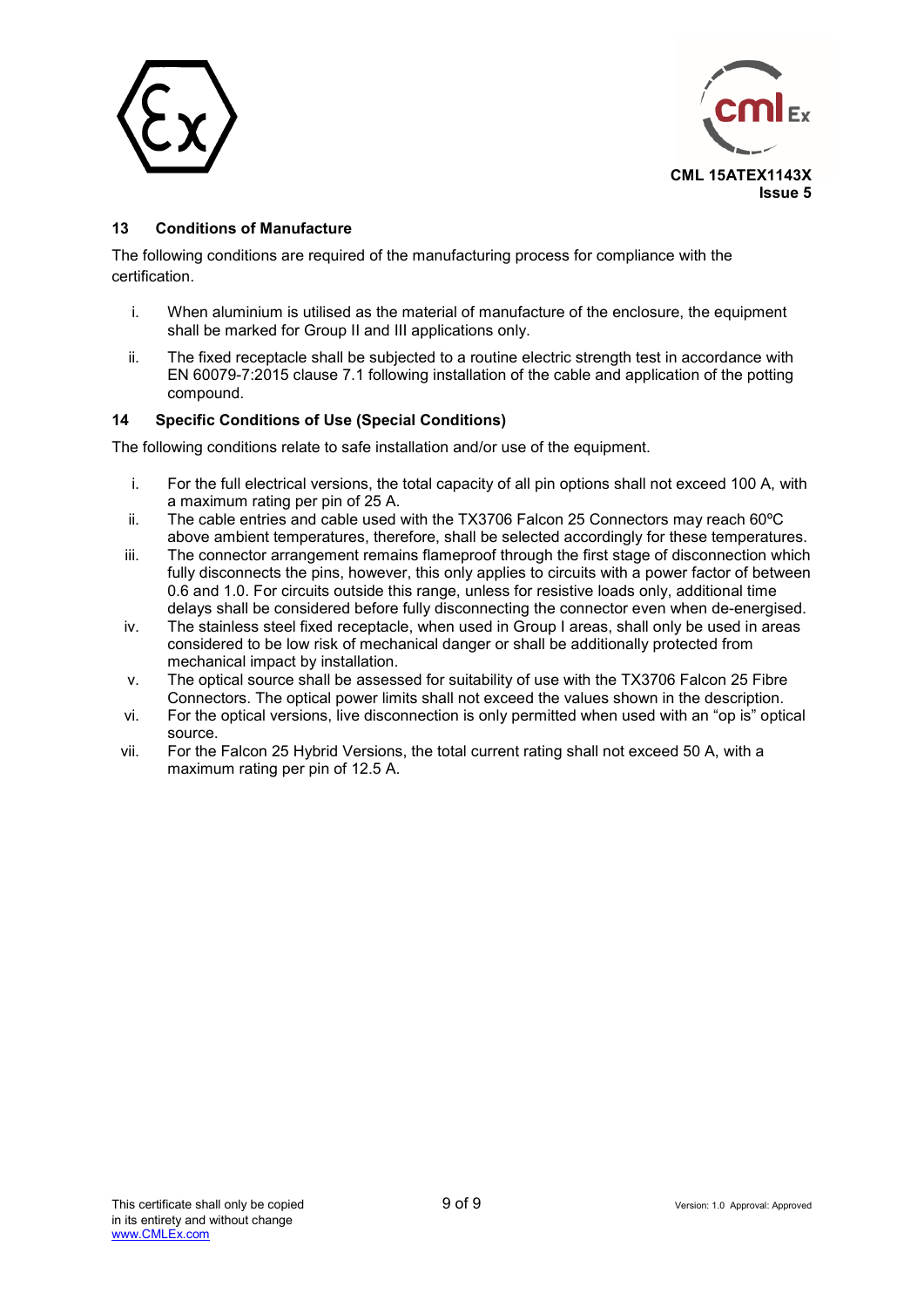# **Certificate Annex**



| <b>Certificate Number</b> | CML 15ATEX1143X                   |
|---------------------------|-----------------------------------|
| Equipment                 | TX3706 Falcon 25 Series Connector |
| <b>Manufacturer</b>       | Trolex Ltd                        |

The following documents describe the equipment or component defined in this certificate:

## **Issue 0**

| <b>Drawing No</b> | <b>Sheets</b> | <b>Rev</b> | Approved<br>date | Title                                |
|-------------------|---------------|------------|------------------|--------------------------------------|
| P5609.01.01       |               | А          | 11 Dec 2015      | <b>General Arrangement</b>           |
| P5609.01.02       |               | A          | 11 Dec 2015      | <b>General Arrangement</b>           |
| P5609.01.04       |               | А          | 11 Dec 2015      | <b>Certification Marking Details</b> |

#### **Issue 1**

| <b>Drawing No</b> | Sheets   Rev | <b>Approved</b><br>date | Title                |
|-------------------|--------------|-------------------------|----------------------|
| P5609.01.05       |              | 15 Feb 2016             | Ex d Cap Arrangement |

### **Issue 2**

| <b>Drawing No</b> | <b>Sheets</b> | <b>Rev</b>   | <b>Approved</b><br>date | <b>Title</b>                                                               |
|-------------------|---------------|--------------|-------------------------|----------------------------------------------------------------------------|
| P5609.01.01       | 1 of 1        | <sub>R</sub> | 04 Aug 2016             | TX3706 Series Ex d Connector<br>General Arrangement                        |
| P5609.01.03       | 1 of 1        | $\mathsf{A}$ | 04 Aug 2016             | TX3706 Series Ex d Connector<br>General Arrangement of Fixed<br>Receptacle |
| P5609.01.04       | 1 of 1        | B            | 04 Aug 2016             | <b>TX3706 Ex d Connector Certification</b><br><b>Marking Details</b>       |
| P5609.01.05       | 1 of 1        | <sub>R</sub> | 04 Aug 2016             | TX3706 Series Ex d Connector Ex d<br>Cap Arrangement                       |
| P5609.01.06       | 1 of 1        | A            | 04 Aug 2016             | TX3706.4 Ex d Connector Flash Drive<br>General Arrangement                 |
| P5609.2007        | $1$ of $1$    | $\mathsf{A}$ | 04 Aug 2016             | TX3706.3 Ex d Connector Label TX<br>Number                                 |
| P5609.2008        | 1 of 1        | A            | 04 Aug 2016             | TX3706.3 Ex d Connector Label Grpl                                         |
| P5609.2009        | 1 of 1        | A            | 04 Aug 2016             | TX3706.3 Ex d Connector Label Grpll                                        |
| P5609.2006        | 1 of 1        | A            | 04 Aug 2016             | TX3706.3 Ex d Connector Label<br>Certificate Number.                       |